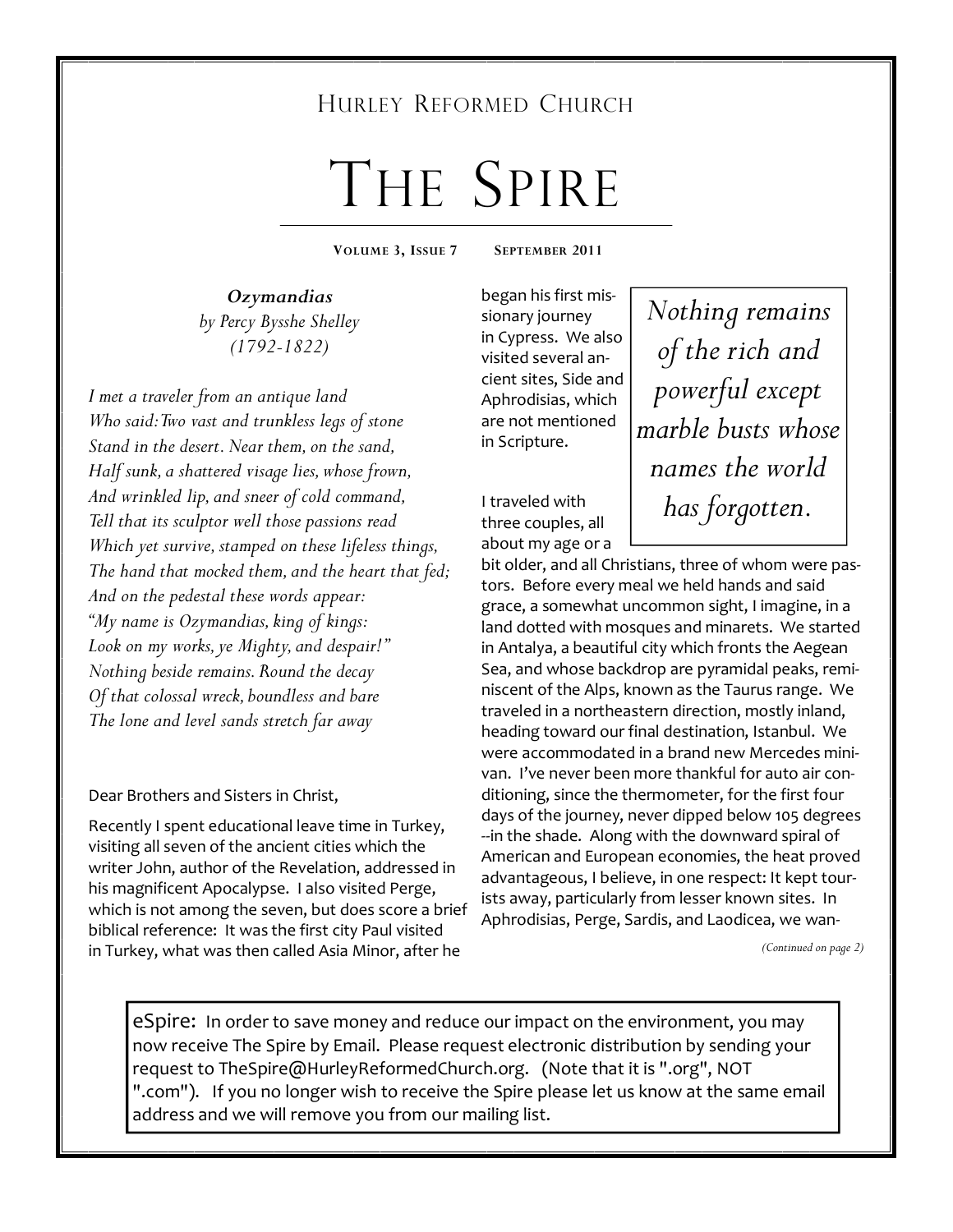#### VOLUME 3, ISSUE 7 PAGE 2

#### *(Continued from page 1)*

dered the great stone cobbled Roman roads alone. In relative solitude it was easy to imagine great sweep of an ancient metropolis, the swarm of voices buying and selling in agoras, the ear deafening, concussive war hoop in amphitheaters, holding 20 or 30,000 fans as Christians were fed to lions or impaled on gladiators' swords. (Early Christians refused to fight in gladiatorial contests, and so were martyred without a struggle.)

Adjacent to a few sites were small museums which were captivating. I've never seen one in which foreign archeologists are acknowledged for the work they've done in excavating, and curating great antiquities. A photo of the scholar accompanies a laudatory biography. Another wonderful wrinkle: The written descriptions of many artifacts stolen by other countries, and then returned -- often after acrimonious law suits -- are spelled out so that the visitor is aware of

the perpetrators; the countries and ion was pro forma and not condutheir museums are both subtly taken to task. What I liked most about these museums, however, is the combination of energy saving and aesthetics. There are some magnificent statues of the gods, particularly Dionysus, Apollo, and Diana. Windows were narrow or lacking in some halls, allowing little natural light. Thus a statue would be veiled in shadow, until one approached. Then lights would click on suddenly, and the statue would be backlit in a way which allowed me to understand the devotion of 1st Century pagan worshipers who often approached their god or goddess in the relative darkness of a temple.

#### I intend to do a slide show one of these Sundays of my Turkish travel. Let me share a few insights I gleaned from my trip:

First, I have greater appreciation for the religions which Christianity competed. Often in earlier studies, it has been stated that pagan religcive to the devotion we see in Christianity. You offered a sacrifice at the altars of Apollo or Zeus ritualistically, and then moved on to really important matters. In examining the statuary, mosaics, and ruined temples, it appears to me that there was, seemingly, great love for the various gods, especially those who founded or protected an ancient city. It was interesting to view ancient pagan sarcophagi embossed with the head of Apollo, the god responsible for spiriting dead souls to heaven. Nevertheless the reality of death, and loss was never minimized in these stone coffins which were often decorated with friends, family, and the loves of the deceased. Our native guide, Shanai, kept noting that early Christianity was initially a 'hard sell' in Turkey because a variety of mother goddesses predated Paul's sojourn for more than a millenium. Early Church history states that Jesus' mother, Mary, lived with John, the author of the Fourth Gospel, near Ephesus.

*(Continued on page 4)* 

*Believing in yourself, is an endless destination. Believing you have failed, is the end of your journey.* 

-Sarah Meredith

### Contemporary Praise and Worship Featuring: "The Stillwell Project" Sunday, October 2, 2011, 6:00pm Ai se Hurley Reformed Church, Schadewald Hall Held the First Sunday of the Month

*Our mission is to bring the life-changing message of the Gospel to people in our local area who seek to know God. We will do this through contemporary music and biblical teachings which are relevant to a modern generation.*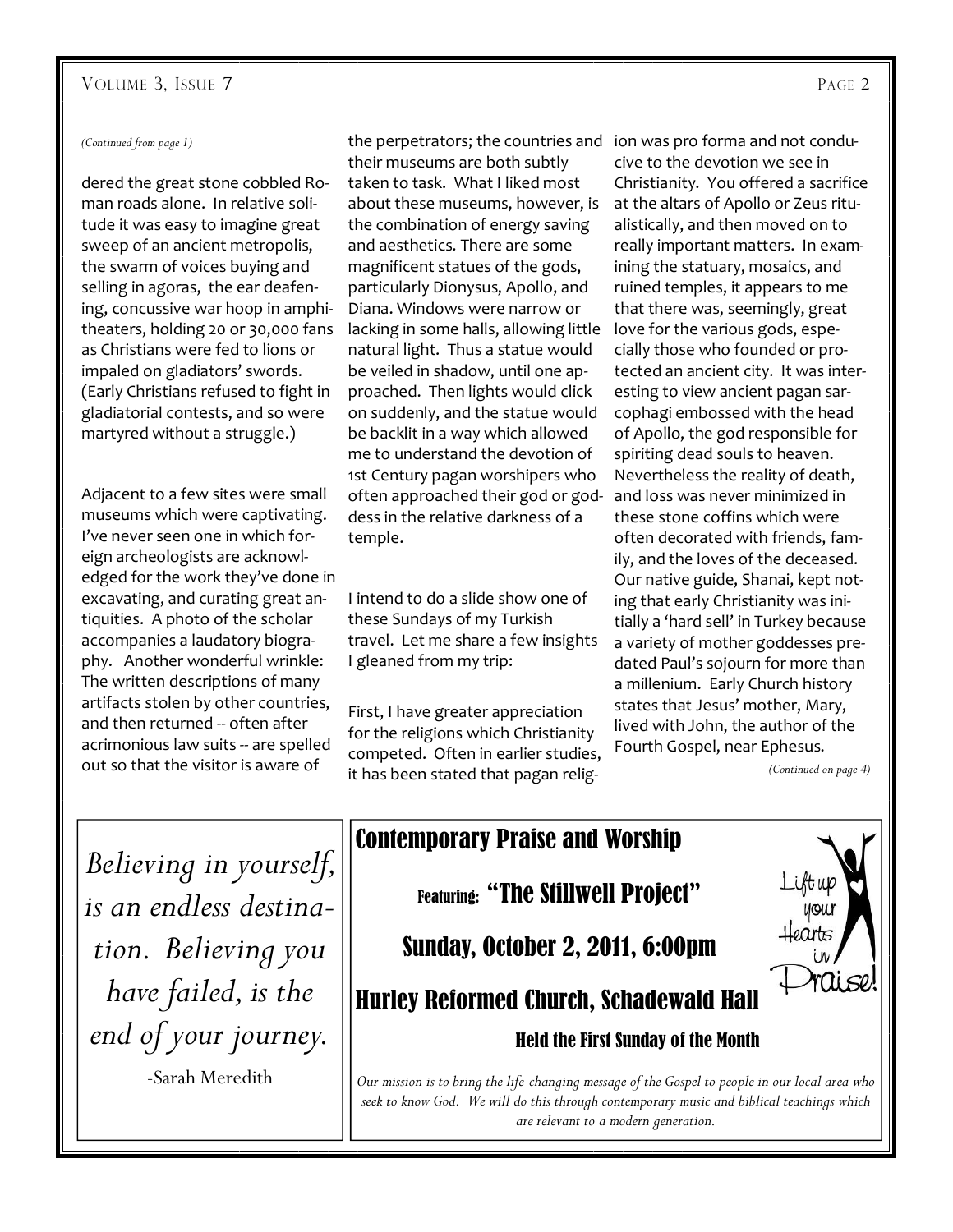#### S  $\mathbf T$  $\mathbf{I}$  $\mathsf{C}$ K  $\mathbf{L}$ E Y G  $\overline{\mathsf{A}}$  $\mathbf R$ D E N  $\mathbf S$

The New Columbarium is here and it is beautiful! It compliments the area and feels substantial. We are now in the process of getting the niche covers engraved. Come visit!

It is a quiet place, this place in the garden. A shaded place, where flowers bloom. It is a restful place, touched by the best of earth & peace above. It is a place where you can sit in peace, where God is. He blesses all of those here. Come visit...

FOR MORE INFORMATION ON THE COLUMBARIUM, PLEASE CONTACT ANY OF THE COMMITTEE MEMBERS. LISA LONGTO (331-1438) CHAIRPERSON . JIM PIRRO (383-0079) TREASURER . ESTHER STICKLEY (331-2919) JERRY FINK (246-6567) SECRETARY . DIANA CLINE (338-7276) CONSISTORY LIAISON

A SACRED PLACE OF BEAUTY AND CONTEMPLATION. (LOCATED ON THE SOUTH LAWN OF THE CHURCH)

| <b>Birthdays</b>         |                |                      |         | Bill & Karen Hogg       | $\overline{4}$ |
|--------------------------|----------------|----------------------|---------|-------------------------|----------------|
| Rachel Gardner           | Sept. 1, '94   |                      |         | Ken & Stacy Schoonmaker | 7              |
| Lindsay Woodard          | 2, '94         |                      |         | Dennis & Mimi Croswell  | 11             |
| Bailey Jordan            | 3, '01         |                      |         | Bill & Jane Merrill     | 13             |
| Jaime Winnie             | 6, '96         |                      |         | John & Debbie Tucker    | 14             |
| <b>Bradley Horvers</b>   | 6, '94         |                      |         | Jay & Kim Burgess       | 17             |
| Halie Brennan            |                | Phil Greer           | 17      | Lori Decker             | 22             |
|                          | 6, '96         | Ron Every            | 19      | Tim & Karen Schiff      | 22             |
| Elizabeth Mergl          | 10, '08        | Jim Craven           | 20      | Dennis & Donna Horvers  | 23             |
| Daniella Helsley         | 14, '01        | <b>Bradley Hill</b>  | 22      | Dean & Bernadette Baker | 23             |
| Colin Rowdycz            | 18, '09        | Anna Goetchius       | 23      | Thomas & Alice Bell     | 23             |
| Kellen Hauck             | 19, '94        | Amy Sirni            | 23      | Jean & Henry Dussol     | 24             |
| <b>Tessa Hauck</b>       | 19, '97        | Helen Sgroi          | 24      | Janet & Bill Briggs     | 25             |
| Marissa Rell             | 20, '06        | Jim Mayfield         | 24      |                         |                |
| <b>Brady Szekeres</b>    | 24, 93         | Alice Presti         | 24      | Kyle Davenport          | Oct. 2, '01    |
| Isabella LaFiandra       | 30, '01        | Charles Woodard      | 24      | Thomas Bell             | 2, '09         |
| Cody Harder              | $\overline{a}$ | Wendy Stickley-Ocker | 26      | Sandra Gregory          |                |
| Cindy Sumerano           | 3              | Darrell Nicholas     | 27      |                         | $\mathbf{1}$   |
| <b>Russ Glass</b>        | 4              | Christina Longto     | 28      | Lucas Hopper            | $\overline{2}$ |
| Melinda Herzog           | 6              | <b>Thomas Bell</b>   | 28      | Amy Ryan                | $\overline{2}$ |
| Karen Schiff             | 7              | Debbie Decker        | 29      | Christa Conlin          | 3              |
| Wayzeta Stickley-Strouse | 9              | Sheila Craven        | 30      | Janet Briggs            | 4              |
| <b>Fred Horvers</b>      | 10             |                      |         | Leigh Hill              | 4              |
| <b>Ellen Peters</b>      | 11             | Mark & Beth Woodard  | Sept. 2 | Alissa Sumerano         | 5              |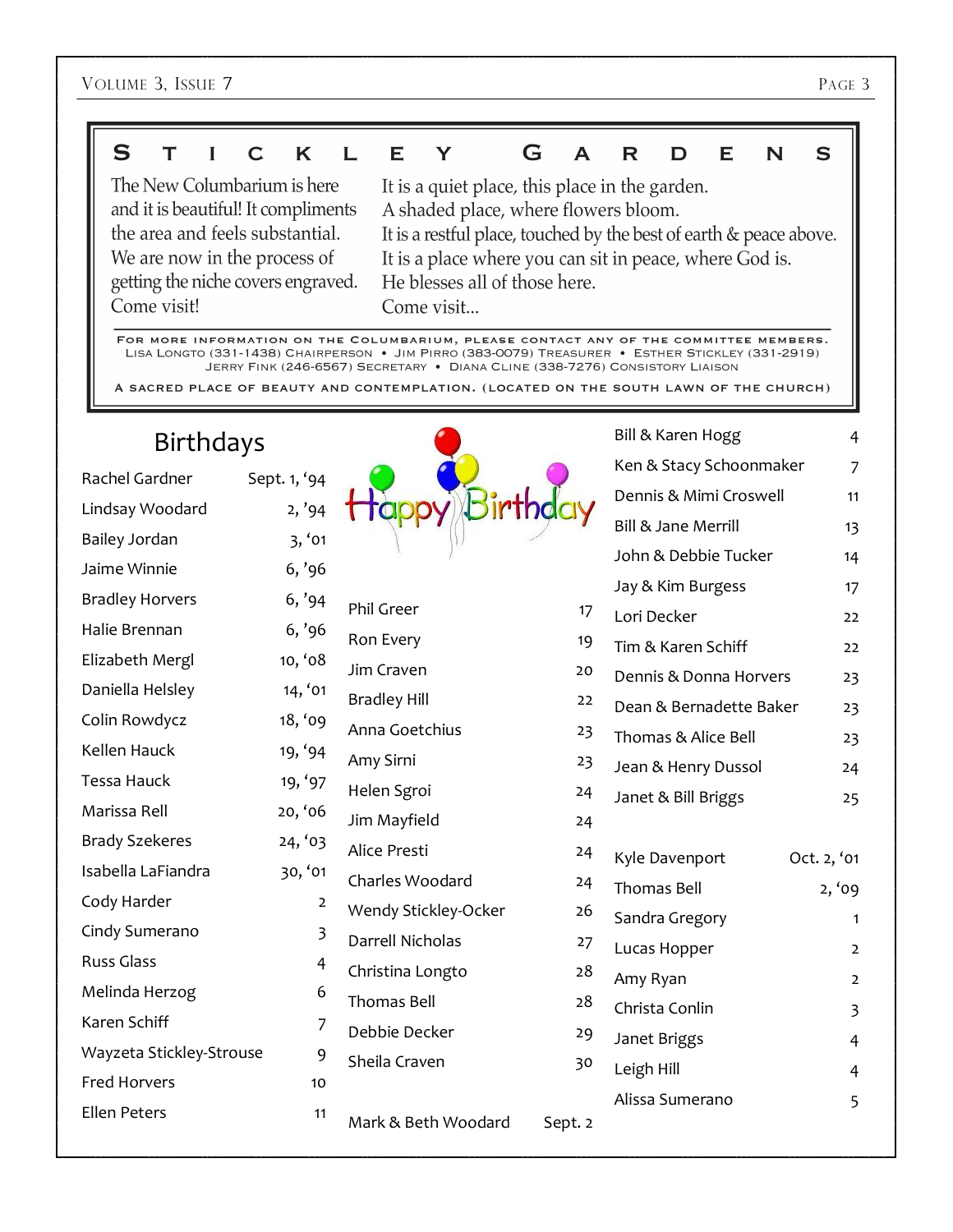#### VOLUME 3, ISSUE 7 PAGE 4

#### *(Continued from page 2)*

Her presence may have helped the residents of Asia Minor move toward Christianity, particularly as Mary became divinized in later centuries.

Second, the 1st Century Roman world was much like ours. Bread and circuses reigned, and people needed to be entertained constantly. Sports, plays, gladiatorial contests were stock in trade, and not simply on the weekends. Amphitheaters, arenas, and stadiums were open and packed throughout the week. Gymnasiums, dedicated to physical fitness and well being, were huge structures, dominating the ancient city 'skyline'. People loved water, and the Nymphaeum was a way to worship marine goddesses, along with developing your backstroke. In Hierapolis, one of the cities addressed by the writer of Revelation, Marc Antony and Cleopatra, swam and cavorted in a public pool which is still in use for tourists today.

Third, we share similarities with the Roman world because of our need for community. Isolation was a terrifying word for the ancients as it is for us today. We communicate via Facebook, Twitter, and the ubiquitous cell phone where we can talk, text, send pictures etc. The only thing a cell phone can't do is wash dishes. Give the companies a year, however, and they may indeed create domestic uses for our ubiquitous 'friend'! The ancients did not possess our technology so they resorted to mingling at public baths, large urban courtyards, and forums. In Ephesus, where the apostle Paul resided for two years, there were long rows of public latrines where socializing occurred. Often musicians would play in the bathrooms, encouraging people to stick around and do their 'business', in more ways than one. Community was also stressed in Aeslcepium, the forerunner of our hospitals. Aesclepius was the god of healing and health, and many cities provided medical services in his name. In Perga-

mum, another city addressed in Revelation, one of the more famous hospitals took patients from around the Mediterranean world. The approach was indeed community oriented and holistic. One got better by studying and attending lectures in the hospital library, worshiping at the hospital Temple, and taking leisurely strolls on the beautiful column lined hospital road where one could communicate with physicians and other patients. You would enter a hospital tunnel, upon admission, and a variety of priest-doctors, would stand on top of the tunnel, and communicate through square grates that you weren't as sick as you thought, and that the answer for healing was 'mind over matter'. Sounds like Woodstock thinking to me!

Finally, my tour reminded me of the staying power of Christianity. In museums I saw the busts of great men and women. There were huge heads of various gods, as well as Roman emperors who ruled in the period of Jesus and Paul, as well as in the latter part of the 1st Century when John wrote the book of Revelation. Nothing remains of the rich and powerful except marble busts whose names the world has forgotten. They were, like Ozymandius, king of kings, and their works and deeds were known throughout the Hellenistic world. The greatest historical paradox is that itinerant preacher Paul, and the crucified 'criminal' he served have claimed history, although, in the 1st Century of the Christian era, Paul was virtually unknown, and Jesus may have been no more than another name on a police blotter in Rome, one of many who had been executed in the far flung province of Palestine during the reign of Governor Pontius Pilate. What is of eternal value lasts, doesn't it? The words of the prophet Isaiah rings true: "All people are grass, their constancy is like the flower of the field. The grass withers, the flower fades…but the word of our God will last forever" Isaiah 40:6-8.

In Christ's service,

Doc Bob

This is true obedience  $\ldots$  To obey even when there is no certainty that God will provide an escape.

- Allan Boesak, South African minister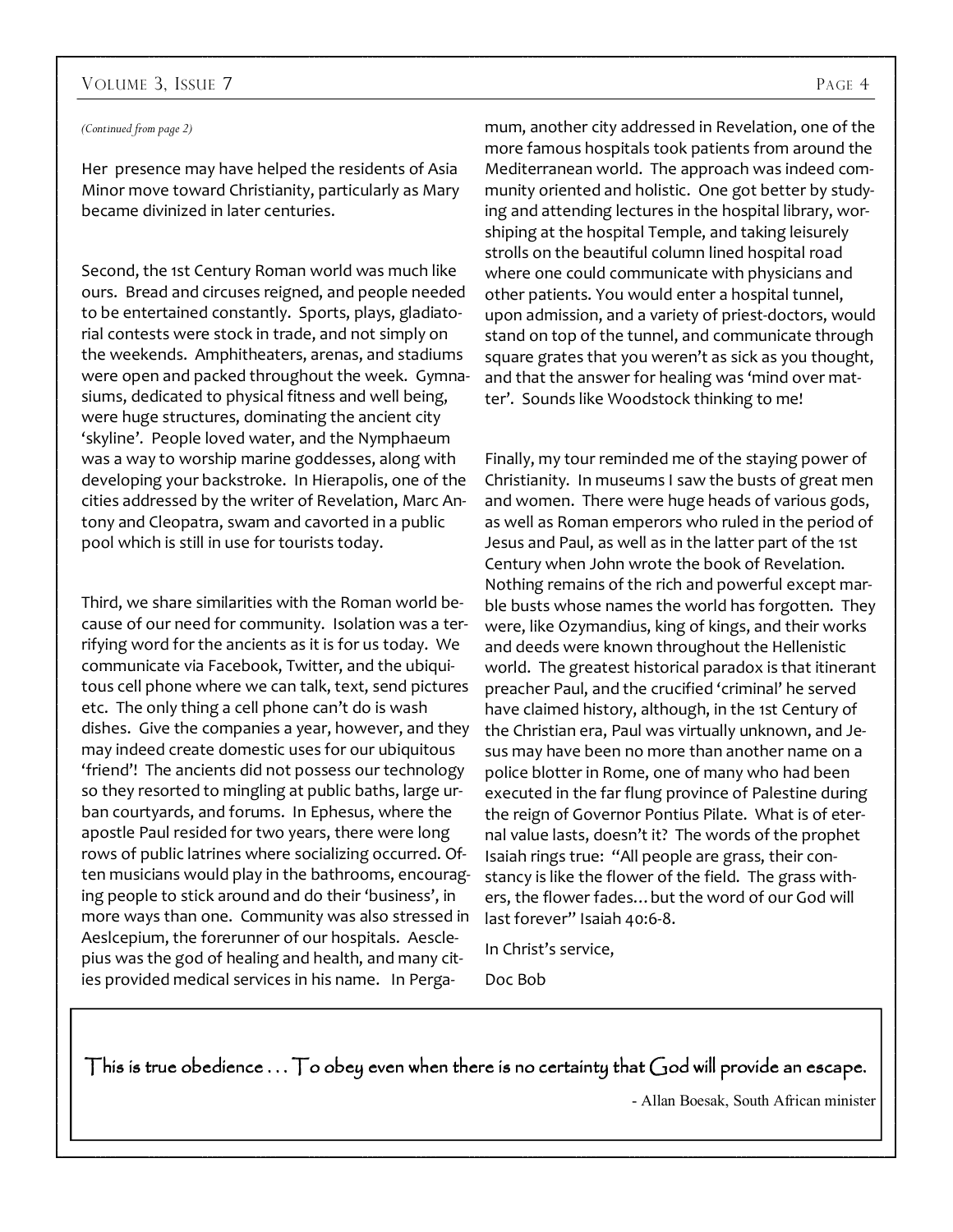#### **Youth Group**

Where did the summer go? It went by very quickly! We are well rested and can't wait to get started!

Back in June we held a car wash at Stage One Auto on Rt. 9W in Lake Katrine. This was a fund raiser for our local ASPCA. We washed cars and sold hot dogs and pop corn. We raised \$566 for the ASPCA. Thank you for your support!

On June  $18^{th}$  we went on a bus trip to Six Flags New England. The weather was great and we all had a asked to attend meetings. Can't wonderful time!

There will be a meeting on Sept. 11<sup>th</sup> right after church to discuss and plan our upcoming year. It is sure going to be an exciting one. New ideas are ALWAYS welcome.

If you are in grades 5-12 you can join the Youth Group. The Youth Group isn't just for church members so bring your friends. All are welcome. Also, parent(s) are wait to see you all there!!

Sandy & Katie Emrich and Lisa Longto

YG Co-Leaders

*Upcoming Activities*

9/11 Meeting, Room 9



We would like to express our gratitude to our church family for their kindness and support at Athena's passing. To our ministers, present and

emeritus, the ladies who prepared the luncheon, those that sent a note, those that extended their arms in embrace, and those who were simply a reassuring presence, thank you all. The smallest gesture carries great weight at these times, and every act of grace you shared was received with thanksgiving.

The Groelle and Sumerano Families

### *Thank You from Sojourner Truth -*

**It is with a heart of gratitude that I thank the people who perform with me during the, "Ain't I A Woman Speech" each year! Shirley Ruth as Mrs. Gage, Pat Baker as a member of the women's coalition, Elizabeth Askue as the announcer, Rev. Gram as the preacher. They do an excellent job! Last year Hal Hauck and I did an interview at one of the Stone houses and this year we did it after the speech. Hal Hauck is just great as Brian Newsworthy! I am truly blessed to have such a crew! I hope all of you enjoy it as much as we do! See you next year!** 

### *On-Going Mission Project*

*"He who oppresses the poor shows contempt for their Maker, but whoever is kind to the needy honors God." Proverbs 14:31* 

If you have been to church this summer or in the parking lot you have noticed the usable clothing donation shed in the rear parking lot. Along with our "partner," St. Pauly Textiles, who provided the shed and collect the used clothing, we are providing good clothing to those in the US and throughout the world who need



it. St. Paulys pays us .04/lb and then sells it cheaply (pennies per pound) to relief agencies in the US and other countries who distribute it to people in need.

We are also helping the environment by keeping clothing out of the land

fill. The clothing is never shredded or used for rags so be assured that someone will be wearing your donations. We have already received a check for \$204.00 for three pick-ups in July. Thank you for assisting this mission and fund raising effort of the consistory. You are people who "keep on giving."

Linda Dux

Mission Committee Chair

**Debbie Zuill**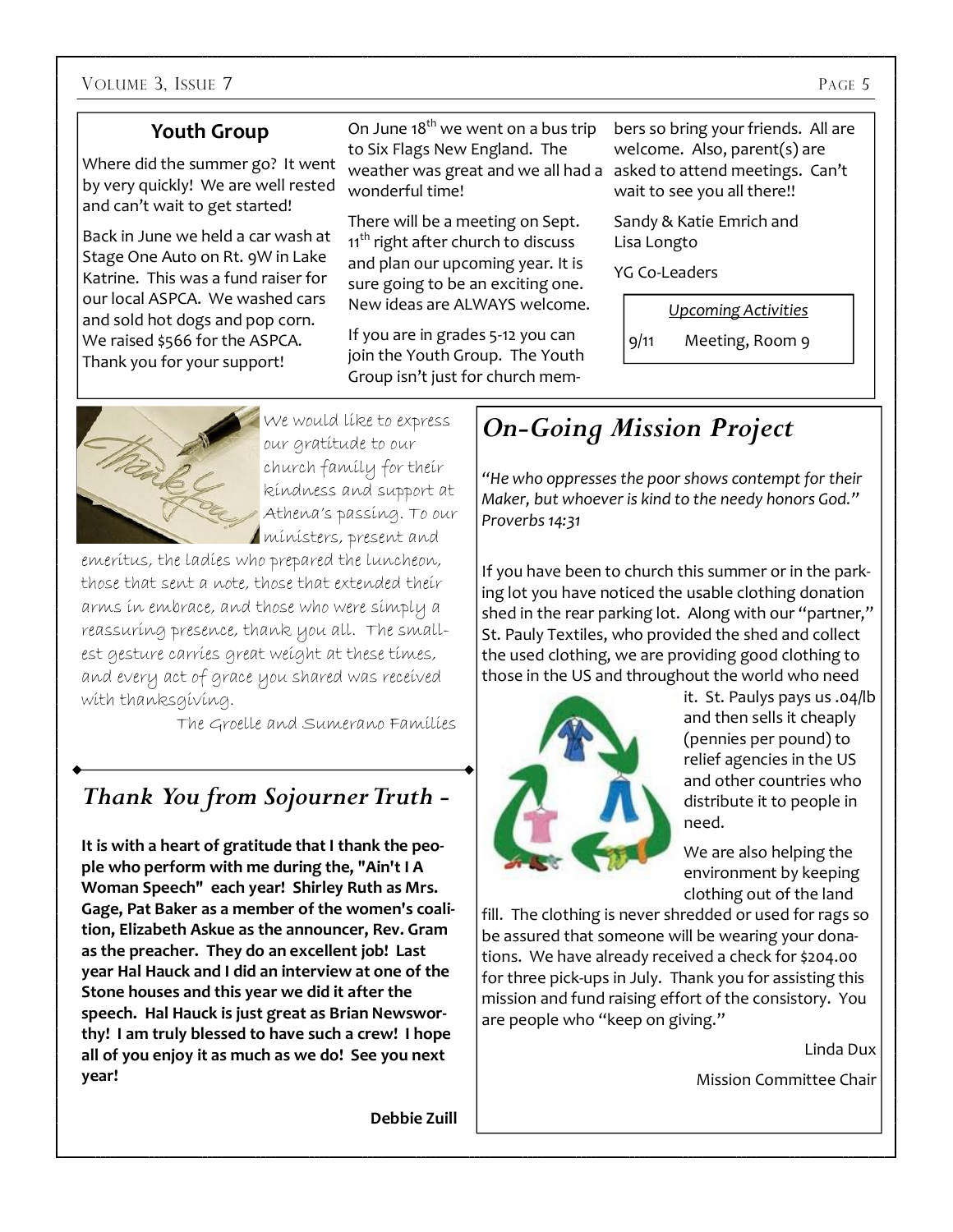### Layman's Ten Commandments

-from the Internet

- 1. Prayer is not a "spare wheel" that you pull out when in trouble, but it is a "steering wheel" that directs the right path throughout.
- 2. So a Car's WINDSHIELD is so large & the Rear view Mirror is so small? Because our PAST is not as important as our FUTURE. So, Look Ahead and Move on.
- 3. Friendship is like a BOOK. It takes few seconds to burn, but it takes years to write.
- 4. All things in life are temporary. If going well, enjoy it, they will not last forever. If going wrong, don't worry, they can't last long either.
- 5. Old Friends are Gold! New Friends are Diamond! If you get a Diamond, don't forget the Gold! Because to hold a Diamond, you always need a Base of Gold!
- 6. Often when we lose hope and think this is the end, GOD smiles from above and says, "Relax, sweetheart, it's just a bend, not the end!





- 7. When GOD solves your problems, you have faith in HIS abilities; when GOD doesn't solve your problems HE has faith in your abilities.
- 8. A blind person asked St. Anthony: "Can there be anything worse than losing eye sight?" He replied: "Yes, losing your vision!"
- 9. When you pray for others, God listens to you and blesses them, and sometimes, when you are safe and happy, remember that someone has prayed for you.
- 10. WORRYING does not take away tomorrow's TROUBLES, it takes away today's PEACE.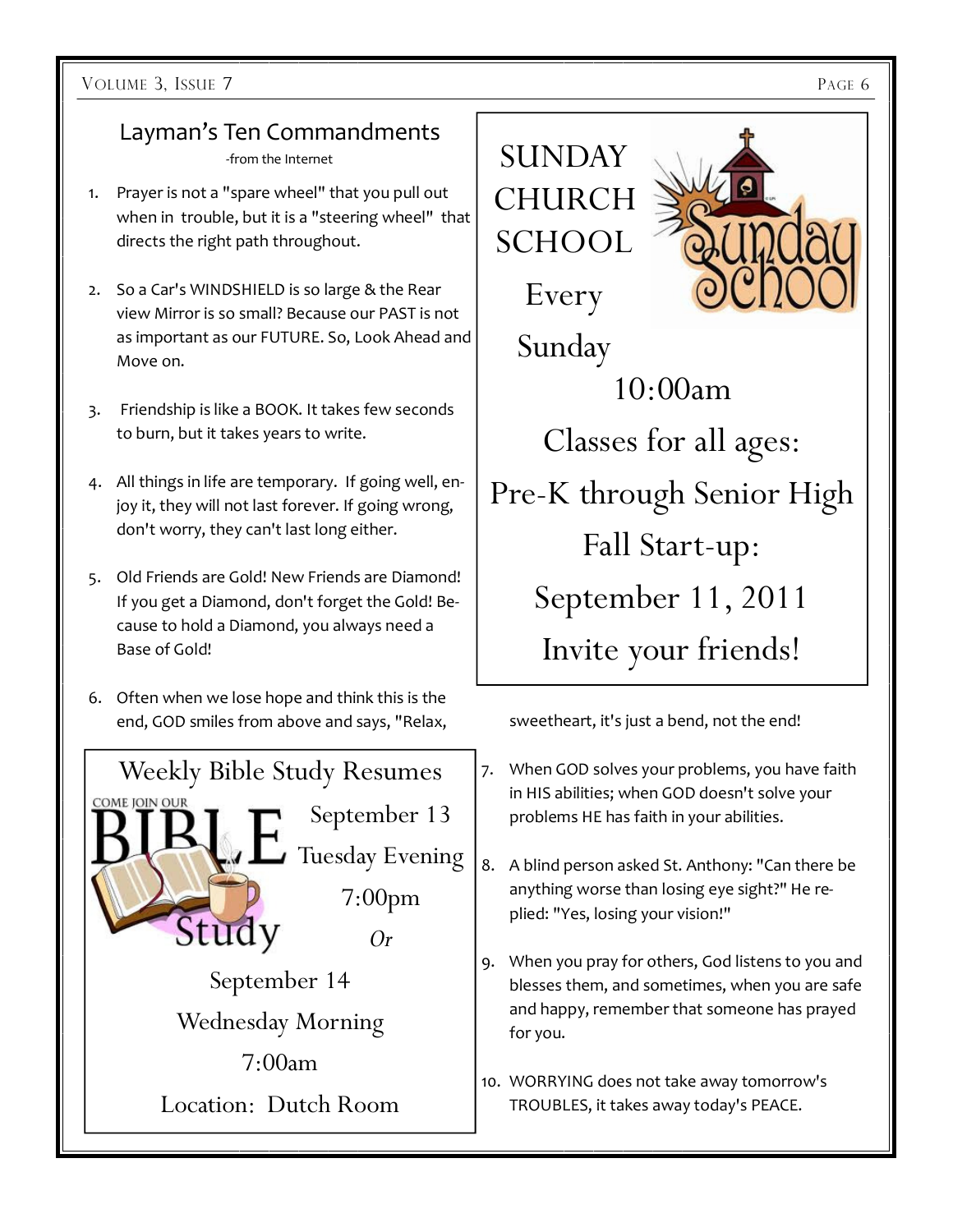VOLUME 3, ISSUE 7 PAGE 7

Two are better than one, if one falls down her friend can help her up.



A cord of three strands cannot be broken. (Ecc 4:9,10,126)

Beginning in October at the Hurley Reformed Church we are again offering women an opportunity to be part of a wonderful program; our

### **Woman to Woman Mentoring Ministry**.

*"Mentoring requires no special talent, or God-given quality. All God asks is for us to take seriously the task of mentoring and building up other women."* Lucibel Van Atta

Women of all ages are welcome. If you feel God's nudge to be a mentor and share in another woman's life by using what God has done in your life to encourage her to walk as a Christian woman…

OR

If you have been feeling the need to talk to another Christian woman who has "been in your shoes" and wants to support and encourage you as a mentee at this time in your Christian life...

Please contact Karen Schiff at 339-4908 or stop by the table at coffee hour to receive more information and to fill out a profile card.

4th Annual Hurley Reformed Church Golf Tournament

A great day on 7/13/11 on the Alapaha Links in spite of the 90 degree temps. Even Dr. Gram had a good time!

The winters of the 4th Annual Golf Tournament with a low score of 28, were the team of Terry Conlin, Mark Conlin, Kelly Sims, and Julie Conlin.

Closest to the pin on #1 for the ladies was Jacki Pirro Whipple at 6'3". The men failed to reach the pin on #2.

The longest drive on #6 for the ladies was won by Sonnie Howe and for the men it was won by Gary Brandt.

It was great fun followed by a tasty buffet at the Hurley Mountain Inn with lots of prizes including the Good Sport Award which went to Linda Dido.

Would you be interested in another golf day in the fall? If so, let me know. Thanks for participating!



Natalie Woodard

### **Women's Guild**

Welcome Fall? Already? It seems like summer just started and now we are in September. How quickly the months go by.



The Guild has been busy with many different activities these past few months. We took part in Stone House Day with a bake sale and a quilt raffle as well as catered a luncheon for 130 people for the Ostrander

Family Reunion. Thank you to everyone that assisted with these events to make them a huge success.

We will hold a kick off meeting on 9/18. Don't forget to bring your calendars and ideas on what you would like us to do in the upcoming year.

We invite all women of the church to be part of the Women's Guild. You don't have to be a member of the church to participate. We meet right after worship in the Dutch Room. So, come and see what we are all about!

> Blessings, Sandy Emrich, President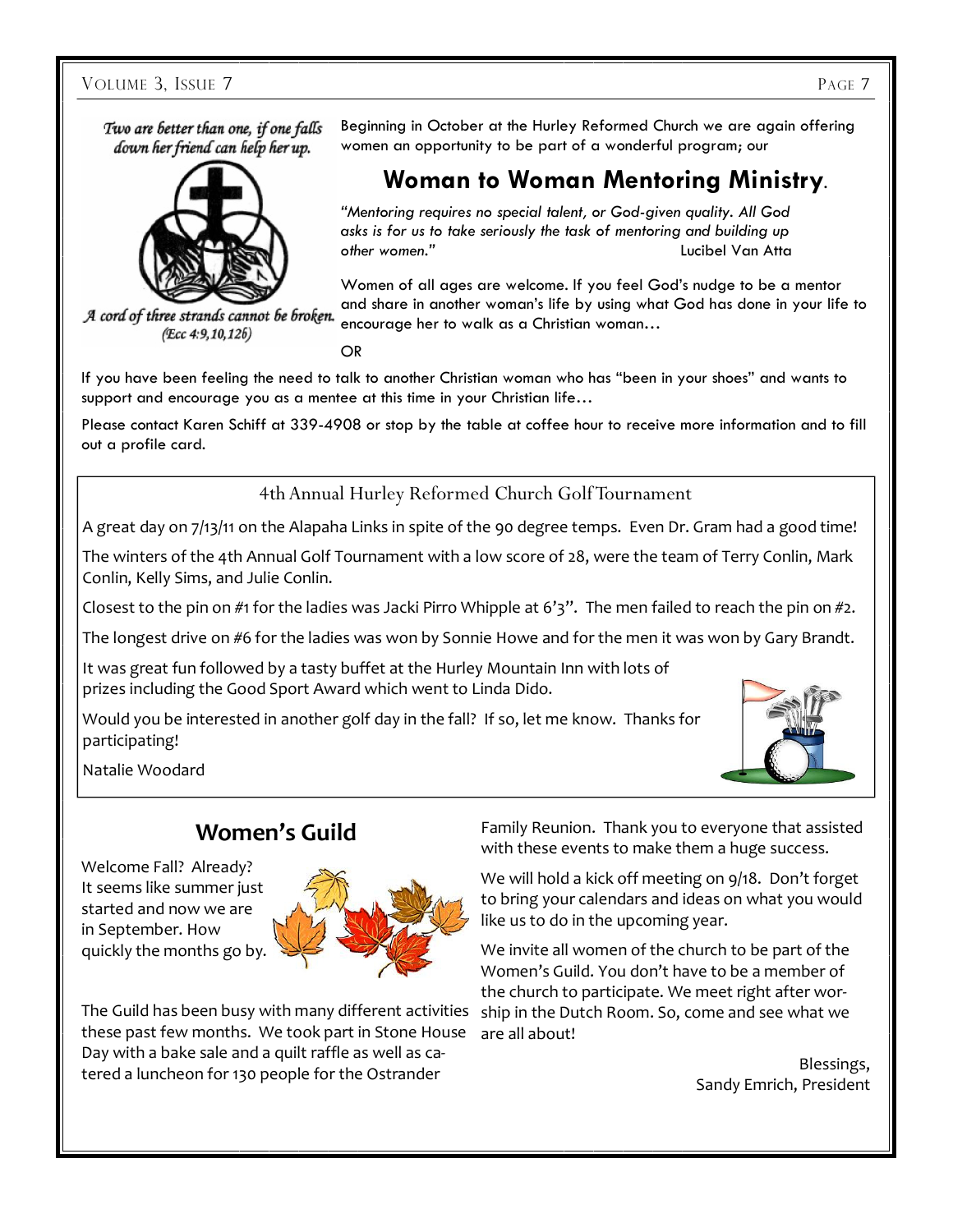

Come join us for a fun-filled weekend as we learn how to love well. Through video we will hear from best-selling author and teacher Beth Moore, enjoy fun and fellowship with other women, laugh our heads off, shed a few tears, eat, make new friends, and enjoy old friends. This is a weekend you don't want to miss!

### **SAVE THE DATES**

Friday evening, November 4th & Saturday, November 5th at Hurley Reformed Church

Any questions contact Karen Schiff at 339-4908.

## **Ladies Tea**

Saturday, October 1st 1:00 p.m. - 4:00 p.m. at Hurley Reformed Church Fall introduction of:

Loving Well Retreat Woman to Woman Mentoring The Significant Woman Creativity for Christ Music and Song with Ricky Herb

For additional information contact Karen Schiff.

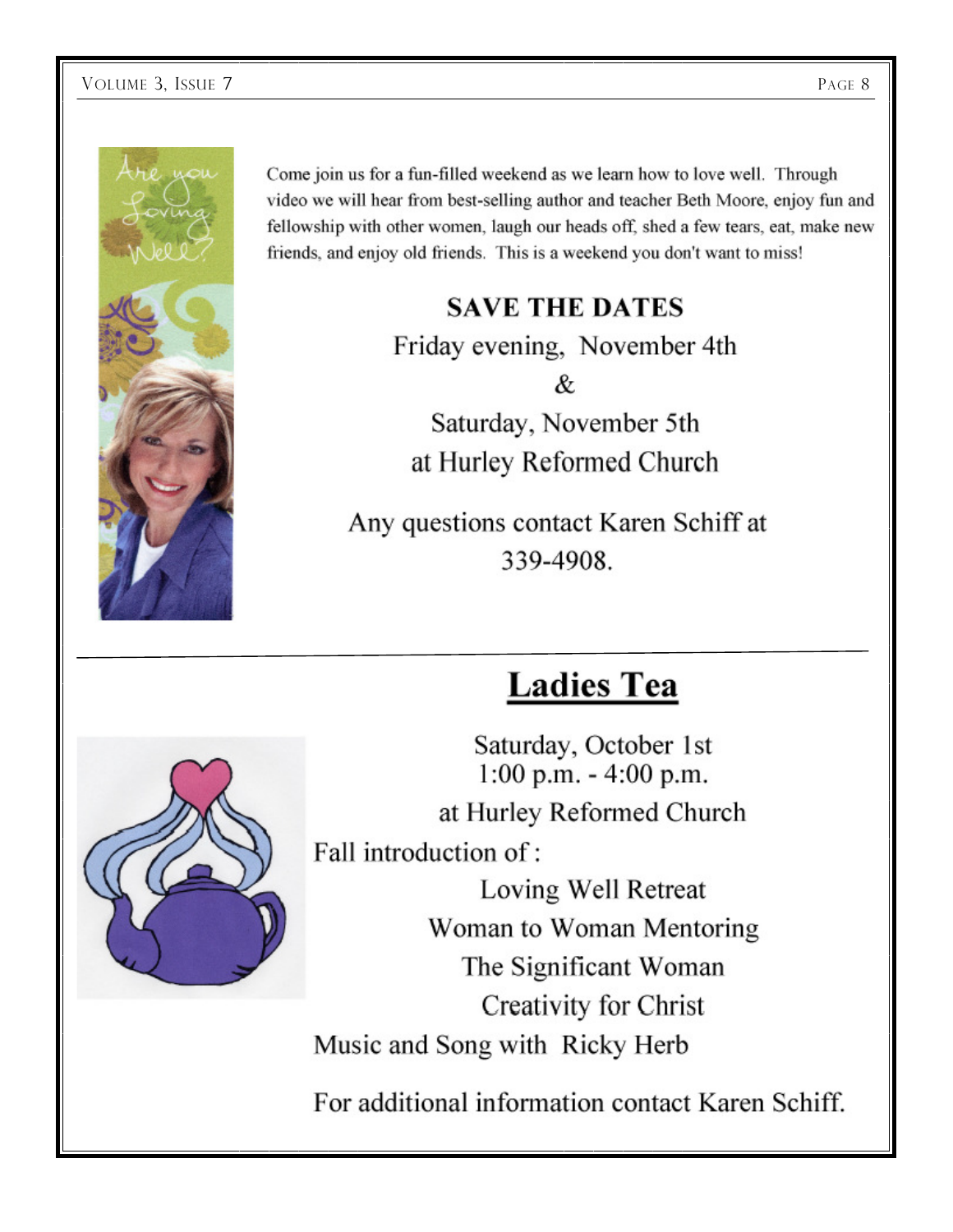| VOLUME 3, ISSUE 7                                                                                          |                                                                                                                                                                                                                                                                                                                                                                                                                                                                                | PAGE 9                                             |
|------------------------------------------------------------------------------------------------------------|--------------------------------------------------------------------------------------------------------------------------------------------------------------------------------------------------------------------------------------------------------------------------------------------------------------------------------------------------------------------------------------------------------------------------------------------------------------------------------|----------------------------------------------------|
| 10 ain - Working                                                                                           | <b>Path of Day</b><br><b>Pilot Monacher Li</b><br>10 and Wombin<br>118日-104号 600台 80<br>11870-1200 00 000 000 10<br>11mm - Fragan Gran @<br><b>South Roading</b><br>10mm - 近om Ho<br>Ξ<br>쒉<br>늷<br>it.                                                                                                                                                                                                                                                                        | Hurley Reformed Church, US<br>Š<br>$\frac{52}{48}$ |
| <b>Mandale Bonner</b><br>Musical - Araban Br<br><b>Solo - Eco Halaiso Sp</b><br>18: 500mm · Gomball Ray Go | <b>Labord Ra</b><br><b>May 189 Power</b><br>当たる) ・ 白石が ほうら 鳥 内容な方<br>50m - Dog Training 森<br>Museum - Aranga @<br><b>MAGE CERTIFIED</b><br>Tom - Hudson Valley<br>Hom-Goaliston, Go<br><b>MANUFACTURE</b><br><b>Tom - Ultim Leasure</b><br><b>Span-Board Palaing</b><br>Thugam - Aranan G<br><b>SOBI-KOOP INSURANCE</b><br>10am - Genediador G<br><b>Solo - Eco Halaiso Sp</b><br>11 am- Ving 路 Dung<br>Thugam - Aranan G<br>Musear-Hangers-<br>l.<br>$\frac{1}{10}$<br>읞<br>릚 | Holldays<br>医療剤<br>$\frac{16}{12}$                 |
| <b>Too - Boy thought Trees</b><br>70m - 00m 0 00 m200m 10                                                  | <b>Moore - Mood Moore Incorp</b><br><b>Tan - India voltage Trees</b><br><b>Moni-Box Mood in Tropo</b><br>作业60mm,19位(1911)路<br><b>Home Manufacturer</b><br><b>WARD - III III III III III III</b><br>$\frac{1}{2}$<br>$\frac{1}{48}$<br>К,<br>œ                                                                                                                                                                                                                                  | in a<br>$\frac{4\pi}{12}$                          |
| 神经学 B1 - B SD Thairing<br>Tpm - Nen's Group &                                                              | <b>MORE - ESSIENTE - ESSIE</b><br><b>S-300 m-Dool Training</b><br>TOR - MSV - GOOD A<br>70m - Manja のPoop 森<br><b>Tpm - Hurley Lions</b><br><b>Text - Men's a coop</b><br>神经管 B - B & Tranipa<br>经保留工业会 网络美国西南<br>$\frac{1}{2}$<br>녴<br>읧<br>щ.                                                                                                                                                                                                                                | 医表面<br>$\frac{\omega}{\omega}$                     |
| 作业者 ヨーモ名<br><b>Building</b>                                                                                | Form - market<br>作出的第三项目<br>70m - 10m 坂の区域の分角の<br><b>MORN-WARRANT - WARRANT</b><br>作业者 ヨー桑玉<br>作业等 ヨーモ名<br>作业等 ヨーモ名<br>作品(P) ヨー三星1<br>化硫酸氢甲酸氢<br>11:50 日 - 三角<br>背景<br>電話 あい<br><b>September</b><br><b>Textures</b><br><b>Training</b><br><b>Distriction</b><br><b>Dunialism</b><br>ing<br>S<br>$\frac{12}{12}$<br>$\frac{1}{16}$<br>$\frac{1}{\alpha}$<br>$\circ$                                                                                                             | Į<br>ein,                                          |
| Sam - File Gilbio 路 Hall<br><b>POST-SK CD 201</b>                                                          | ă<br>$\frac{12}{48}$<br>ă<br>10                                                                                                                                                                                                                                                                                                                                                                                                                                                | ī<br>o<br>Ö<br>KJ.                                 |
|                                                                                                            | 18 am - Ganaal Sagong Ga<br>ia<br>M<br>$\frac{1}{2}$<br>õ                                                                                                                                                                                                                                                                                                                                                                                                                      | 2011 (Eastern Time)<br>警察<br>镧                     |